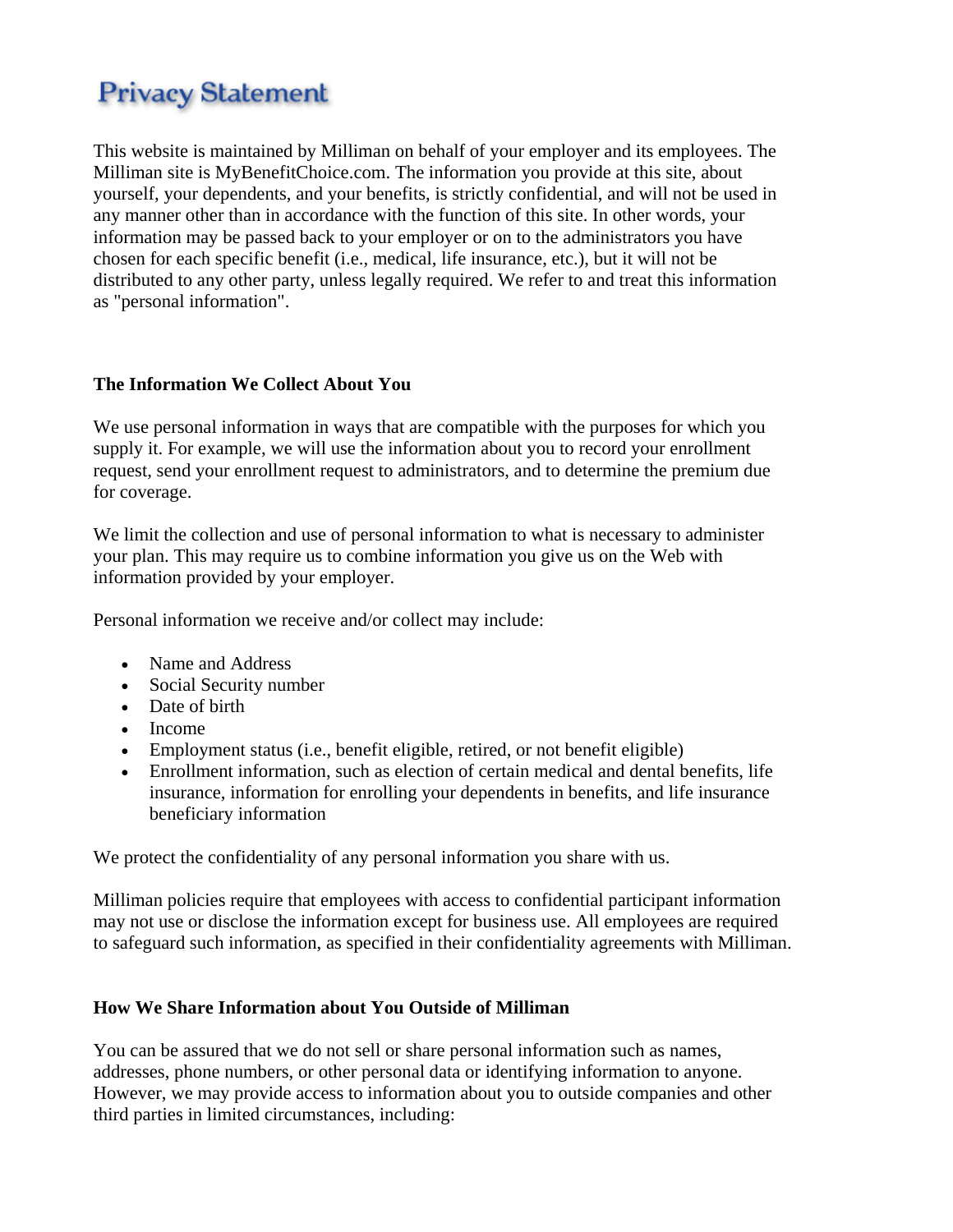- To complete the election requests you make by sending such information to the appropriate administrator as contracted with by your employer
- When we use another company to provide services for us
- To parties as requested by your employer in order to fulfill their responsibilities as the plan administrator for operating the plan
- When we believe in good faith that disclosure is required under law, to cooperate with regulators or law enforcement authorities, to protect our rights or property, or upon reasonable request by an insurance carrier or third party administrator to ensure accurate enrollment and premium calculation

These third parties are required to protect your information and to use it only in accordance with Milliman's privacy policy. We do not share personal information with third parties for marketing or sales purposes.

# **Browsers and Internet Security**

Any time you make an election or provide personal information on www.MyBenefitChoice.com (such as a Social Security number or password), we encrypt it using Secure Socket Layer (SSL) technology. SSL protects information as it crosses the Internet. To support this technology, you need an SSL-capable browser. Milliman's site supports Microsoft's Internet Explorer 5.5 or higher. This browser will activate SSL automatically whenever you sign on to www.MyBenefitChoice.com.

You can tell if you are visiting a secure area within a website by looking at the symbol on the bottom of your browser screen. If you are using Internet Explorer, you will see either a lock or a key. When the symbol appears unbroken or the padlock is in the locked position, your session connection is taking place via a secure server.

If you need a strong encryption browser, you can go to the Microsoft website to download the latest Internet Explorer browser. We do not recommend the use of beta browser versions.

# **Your Password and Other Security Issues**

Your password is your private entry key into your account. You will be required to change your password the first time you access the site. You should never share it with anyone and you should change it periodically. You can change your password any time you like after logging in to https://www.MyBenefitChoice.com. Our password requirements, which facilitate online account security, are as follows:

Your password must be a minimum of eight and no more than twelve characters long. It must,

• Include a mix of letters AND numbers **Be aware that your new password will be case sensitive. That is, "abc123abc" will not be the same password as "ABC123ABC".**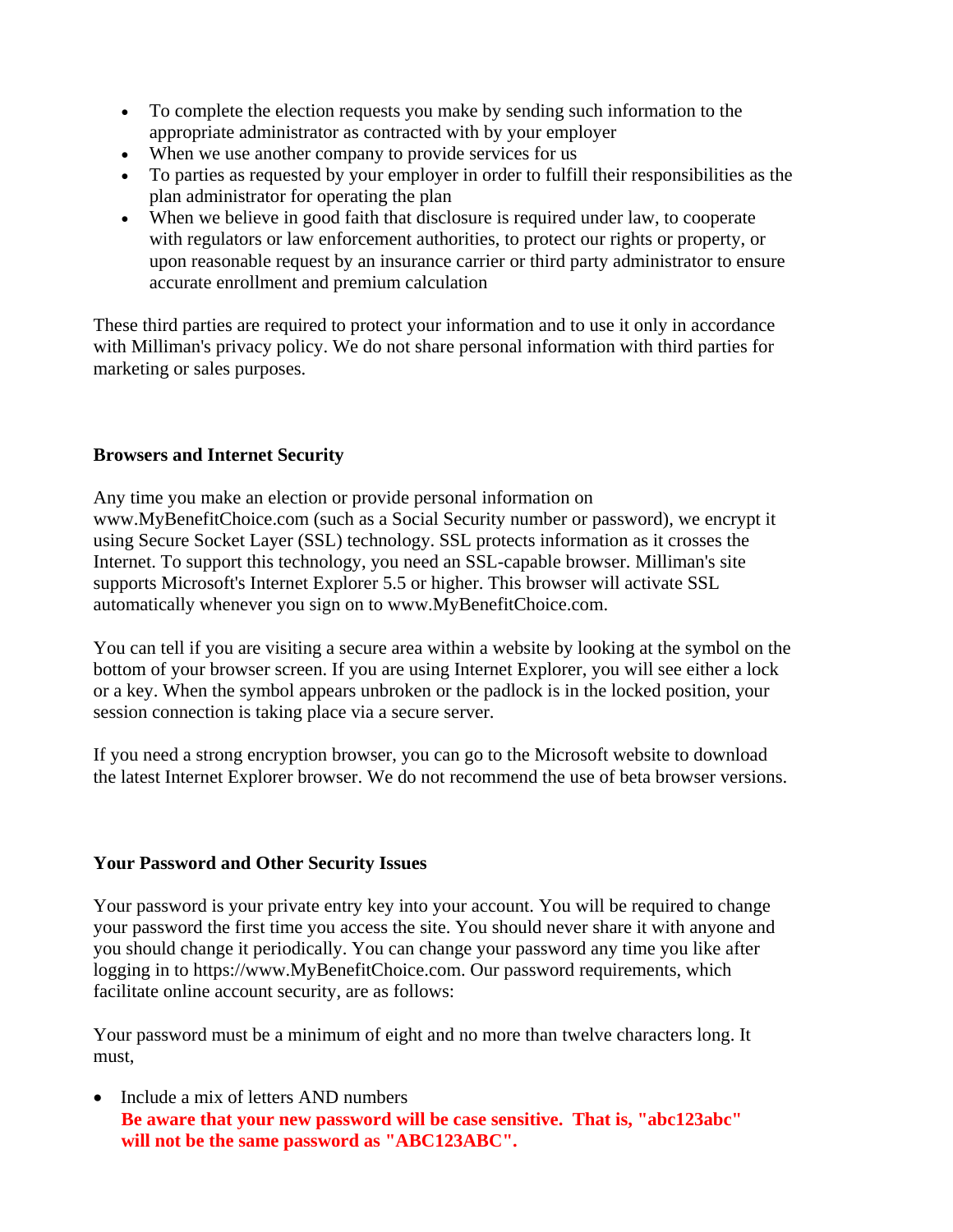- Contain no symbols  $(l, \mathcal{C}, \#, \text{etc.})$
- Cannot start with or end in a number

Examples of good passwords: k3vint06, davide3s0ta Examples of passwords that are not as secure or are invalid: Kevin, 11111111, #12abcdef

The information you submit to MyBenefitChoice.com is protected both online and offline. Milliman uses a dedicated server that is not shared with any other sites not operated by Milliman. No persons other than MyBenefitChoice.com employees have access to our computer files.

If you have questions about the security of our website, you can e-mail us at: mybenefitchoice.feedback@milliman.com

# **Logging Off**

After you've finished reviewing or completing your election information, don't forget to log off. You log off by either clicking Submit at the top or bottom of the Summary of Elections screen, or by clicking Log Off in the top bar from any section. This prevents someone else from accessing your account if you leave your computer and your session hasn't "timed out", or automatically shut down.

#### **Cookies**

Cookies are used by this website to make sure the correct benefits are offered to you. In other words, the cookie contains information regarding what group you belong to, what benefits are available to you, and the rates associated with the benefits.

Your privacy and security are not compromised when you accept a cookie from our website. We do not use cookies to collect personal information. Cookies from a secure site such as https://www.MyBenefitChoice.com are encrypted and sent securely, and a cookie can't read data from your computer's hard disk or read cookie files from other websites. When you finish your enrollment session and log out, the cookie is removed.

#### **Updating Your Information**

The accuracy of your election information is important to us. You may update your address, password, dependent or beneficiary information at any time through this site as long as that option is shown. You may only update your election if you are eligible to make a change (for example, it is annual enrollment, you are a new hire, or you had a recent change in family status.